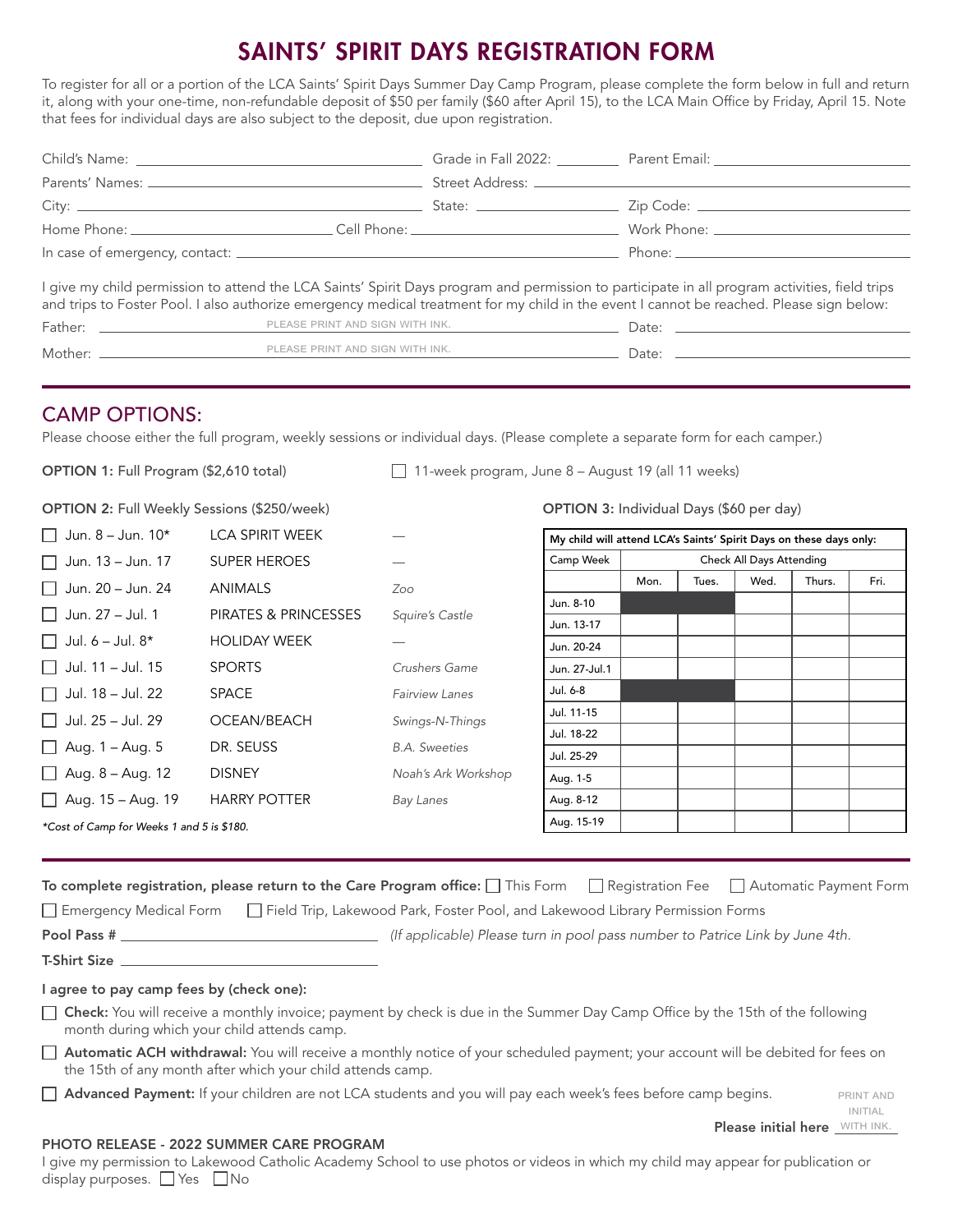#### Below is authorization to pay tuition and fees for Lakewood Catholic Academy's Summer Care Program for the following student(s)

(please list students names):

#### Lakewood Catholic Academy Authorization Agreement for Automatic Payments

I hereby authorize Lakewood Catholic Academy to directly debit my checking account for payment of fees for Lakewood Catholic Academy to the account listed below. I hereby authorize Lakewood Catholic Academy to initiate debit entries and to initiate, if necessary, credit entries and adjustments for any debit entries in error to my account listed below.

| Schedule of direct debits: | Month of June: 07/15/2022   |
|----------------------------|-----------------------------|
|                            | Month of July: 08/15/2022   |
|                            | Month of August: 09/15/2022 |

Instructions:

- Payments will be debited to your account as shown above.
- If the 15th falls on a weekend or holiday your account will be debited on the following business day.
- Monthly debited amount is for the prior month's fee.
- Transit/ABA number is the nine digit number, generally preceding your account number.

### • Please attach voided check with this form.

| <b>Financial Institution Name</b><br>and Branch Location | Transit/ABA No.<br>(Nine digit number) | Account No. | Type of Account |
|----------------------------------------------------------|----------------------------------------|-------------|-----------------|
| Institution:                                             |                                        |             | $\Box$ Checking |
| Branch:                                                  |                                        |             | $\Box$ Savings  |
|                                                          |                                        |             |                 |

Automatic debit authority is to remain in full force until Lakewood Catholic Academy has received written notification from me of its termination in such timely manner as to afford Lakewood Catholic Academy and Financial Institution a reasonable opportunity to act on it.

Signature **EXECUTE:** PLEASE PRINT AND SIGN WITH INK. **EXECUTE: 2008** Date

Please Print Name



LAKEWOODCATHOLICACADEMY.COM 14808 LAKE AVENUE LAKEWOOD, OH 44107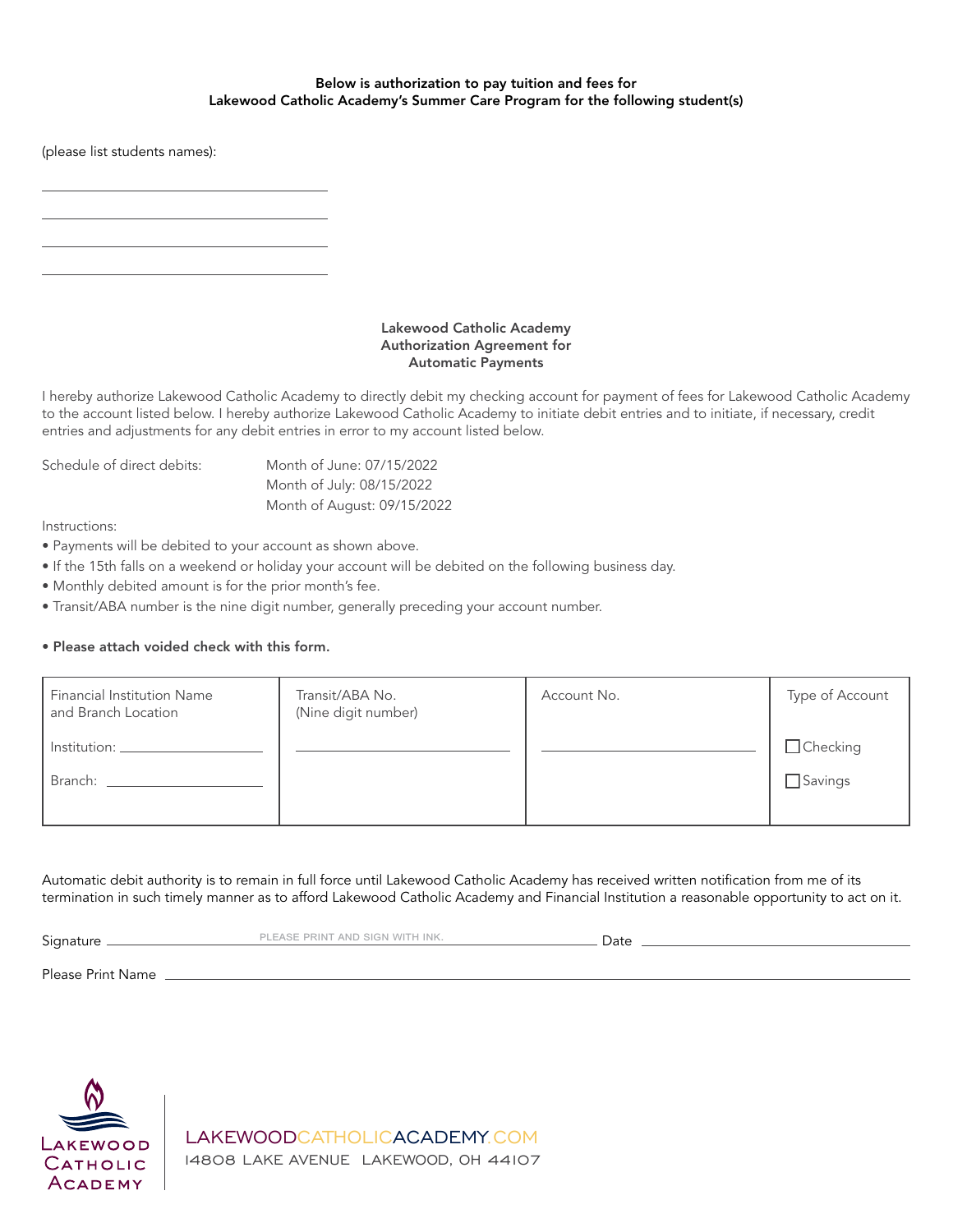# **LAKEWOOD CATHOLIC ACADEMY EMERGENCY MEDICAL AUTHORIZATION**

Summer Camp 2022 **School** year

| <b>Family Name:</b> |  |
|---------------------|--|
| <b>Address:</b>     |  |

**Phone:** 

Purpose -- To enable parents to authorize emergency treatment for children who become ill or injured while under school authority, when parents cannot be reached.

# **Part I or Part II must be completed**.

# **PART I (TO GRANT REQUEST)**

| In the event reasonable attempts to contact me at                                                             |                                                                                 | <b>or</b>           |
|---------------------------------------------------------------------------------------------------------------|---------------------------------------------------------------------------------|---------------------|
|                                                                                                               | (phone)                                                                         | (other parent)      |
| at                                                                                                            | have been unsuccessful, I hereby give my consent for: (1) the administration of |                     |
| (phone)                                                                                                       |                                                                                 |                     |
| any treatment deemed necessary by Dr.                                                                         | , or $Dr.$                                                                      |                     |
|                                                                                                               | (preferred physician)                                                           | (preferred dentist) |
| or in event the designated preferred practitioner is not available, by another licensed physician or dentist; |                                                                                 |                     |
| and $(2)$ the transfer of the child to                                                                        |                                                                                 | or any hospital     |
| reasonably accessible.                                                                                        | (preferred hospital)                                                            |                     |

This authorization does not cover major surgery unless the medical opinions of two other licensed physicians or dentists, concurring in the necessity for such surgery, are obtained before surgery is performed.

Facts concerning the child's medical history including allergies, medications being taken, and any physical impairments to which a physician should be alerted:

\_\_\_\_\_\_\_\_\_\_\_ \_\_\_\_\_\_\_\_\_\_\_\_\_\_\_\_\_\_\_\_\_\_\_\_\_\_ \_\_\_\_\_\_\_\_\_\_\_\_\_\_\_\_\_\_\_\_\_\_\_\_\_\_\_\_\_\_\_\_\_\_\_ please print and sign with ink.

Date Signature of Parent Address

# **\*\*DO NOT COMPLETE PART II IF YOU COMPLETED PART I \*\* PART II (REFUSAL TO CONSENT)**

I do NOT give my consent for emergency medical treatment of my child. In the event of illness or injury requiring emergency treatment, I wish the school authorities to take no action or to:

PLEASE PRINT AND SIGN WITH INK.

Date Signature of Parent Address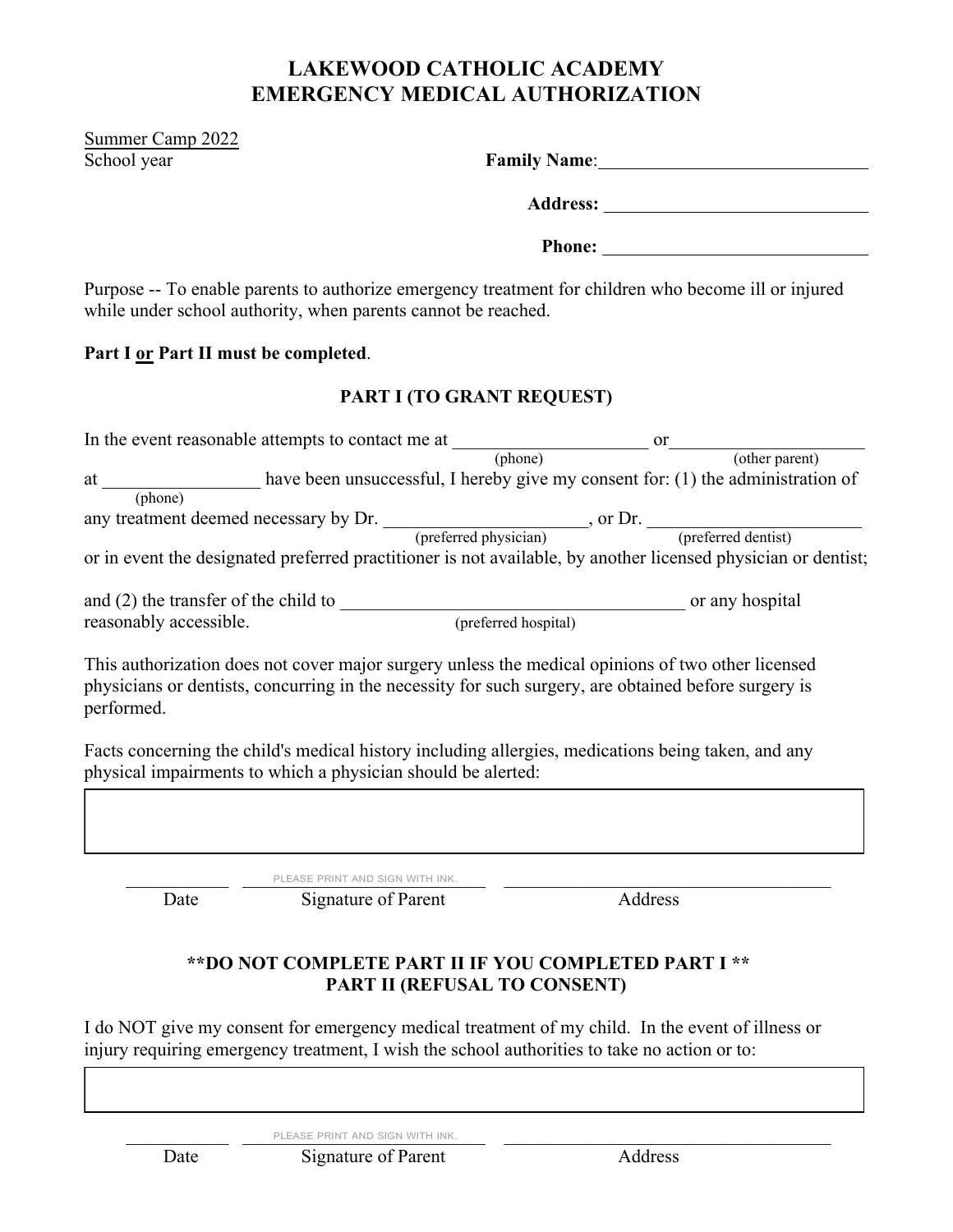### **LAKEWOOD CATHOLIC ACADEMY FIELD TRIP PERMISSION FORM RELEASE, INDEMNIFICATION & WAIVER OF LIABILITY**

Date June-August 2022

Dear Director of the Summer Day Camp Program ,

(Faculty Member in Charge)

|    |                           | am the                                                    |
|----|---------------------------|-----------------------------------------------------------|
|    | (Name of Parent/Guardian) | (Father, Mother, Custodial Parent Legal Guardian)         |
| of | (Name of Student)         | a camper at Lakewood Catholic Academy in Summer Day Camp. |

# I hereby request permission for the above-named child to attend the **FIELD TRIPS LISTED ON THE FIRST PAGE OF THIS REGISTRATION PACKET.**

and I consent to the child's participation in such a field trip.

I understand that the child will be transported to the place of the field trip by BUS (Means of Transportation)

I understand that all activities have certain risks and could result in injury to the above child. In consideration of the above child being permitted to participate in the above field trip, on behalf of the child, and on behalf of the mother, father, next of kin and (if applicable) the guardian of the above child, I hereby assume all risk of injury, which may be sustained by the child in connection with the above field trip. I further specifically waive, release and discharge, the Diocese of Cleveland, Lakewood Catholic Academy, and its sponsoring parishes, and the employees and volunteers of the aforesaid school, parish, and/or diocese from all claims arising out of and/or resulting from harm, bodily injury, loss of life or property, damages and losses sustained by the child while participating in the above field trip, including claims of the child's parents and/or next of kin and/or (if applicable) guardian. I further agree to indemnify the Diocese of Cleveland, Lakewood Catholic Academy, and its sponsoring parishes, and the employees/volunteers of the aforesaid school, parish, Diocese and/or their employees/volunteers as a result of injury or damage suffered by the above child and/or the child's parents and/or next of kin and/or (if applicable) guardian, arising out of the child's participation in the field trip. Furthermore, I acknowledge that it is my responsibility to provide adequate health insurance for the above child.

I fully understand what is involved in the field trip and I understand that I have the opportunity to contact the teacher and ask him/her about the field trip.

I have read and fully understand the contents of this entire document and consent to the provisions contained therein.

PLEASE PRINT AND SIGN WITH INK.

(Parent/Guardian Signature)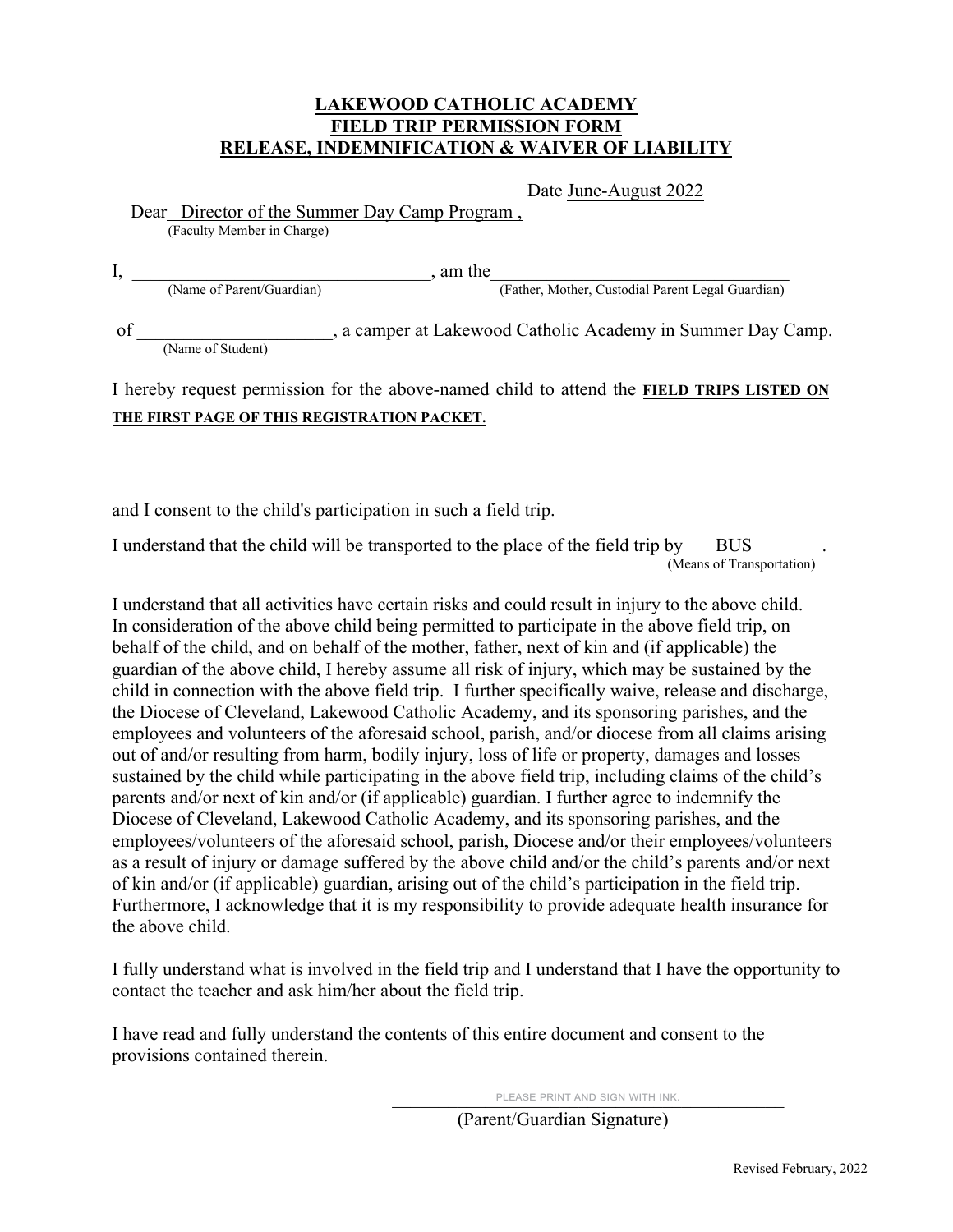## **LAKEWOOD CATHOLIC ACADEMY SUMMER DAY CAMP RELEASE, INDEMNIFICATION & WAIVER OF LIABILITY**

## **LAKEWOOD PARK BLANKET PERMISSION FORM**

Dear Director of Summer Day Camp Program, (Faculty Member in Charge) I, \_\_\_\_\_\_\_\_\_\_\_\_\_\_\_\_\_\_\_\_\_\_\_\_\_\_\_\_\_\_\_\_, am the\_\_\_\_\_\_\_\_\_\_\_\_\_\_\_\_\_\_\_\_\_\_\_\_\_\_\_\_\_\_\_\_ (Father, Mother, Custodial Parent Legal Guardian) , a participant in Summer Day Camp. (Name of Student)

 I hereby request permission for the above-named child to participate in walking to Lakewood Park (Place)

and the use of its facilities and equipment on any day between 6/08/22–8/19/22 from 8am until 5pm. (Date of Field Trip)

I understand that all activities have certain risks and could result in injury to the above child. In consideration of the above child being permitted to participate in the above field trip, on behalf of the child, and on behalf of the mother, father, next of kin and (if applicable) the guardian of the above child, I hereby assume all risk of injury, which may be sustained by the child in connection with the above field trip. I further specifically waive, release and discharge, the Diocese of Cleveland, Lakewood Catholic Academy, and its sponsoring parishes, and the employees and volunteers of the aforesaid school, parish, and/or diocese from all claims arising out of and/or resulting from harm, bodily injury, loss of life or property, damages and losses sustained by the child while participating in the above field trip, including claims of the child's parents and/or next of kin and/or (if applicable) guardian. I further agree to indemnify the Diocese of Cleveland, Lakewood Catholic Academy, and its sponsoring parishes, and the employees/volunteers of the aforesaid school, parish, Diocese and/or their employees/volunteers as a result of injury or damage suffered by the above child and/or the child's parents and/or next of kin and/or (if applicable) guardian, arising out of the child's participation in the field trip. Furthermore, I acknowledge that it is my responsibility to provide adequate health insurance for the above child.

I fully understand what is involved in the field trip and I understand that I have the opportunity to contact the teacher and ask him/her about the field trip.

I have read and fully understand the contents of this entire document and consent to the provisions contained therein.

PLEASE PRINT AND SIGN WITH INK.

(Parent/Guardian Signature)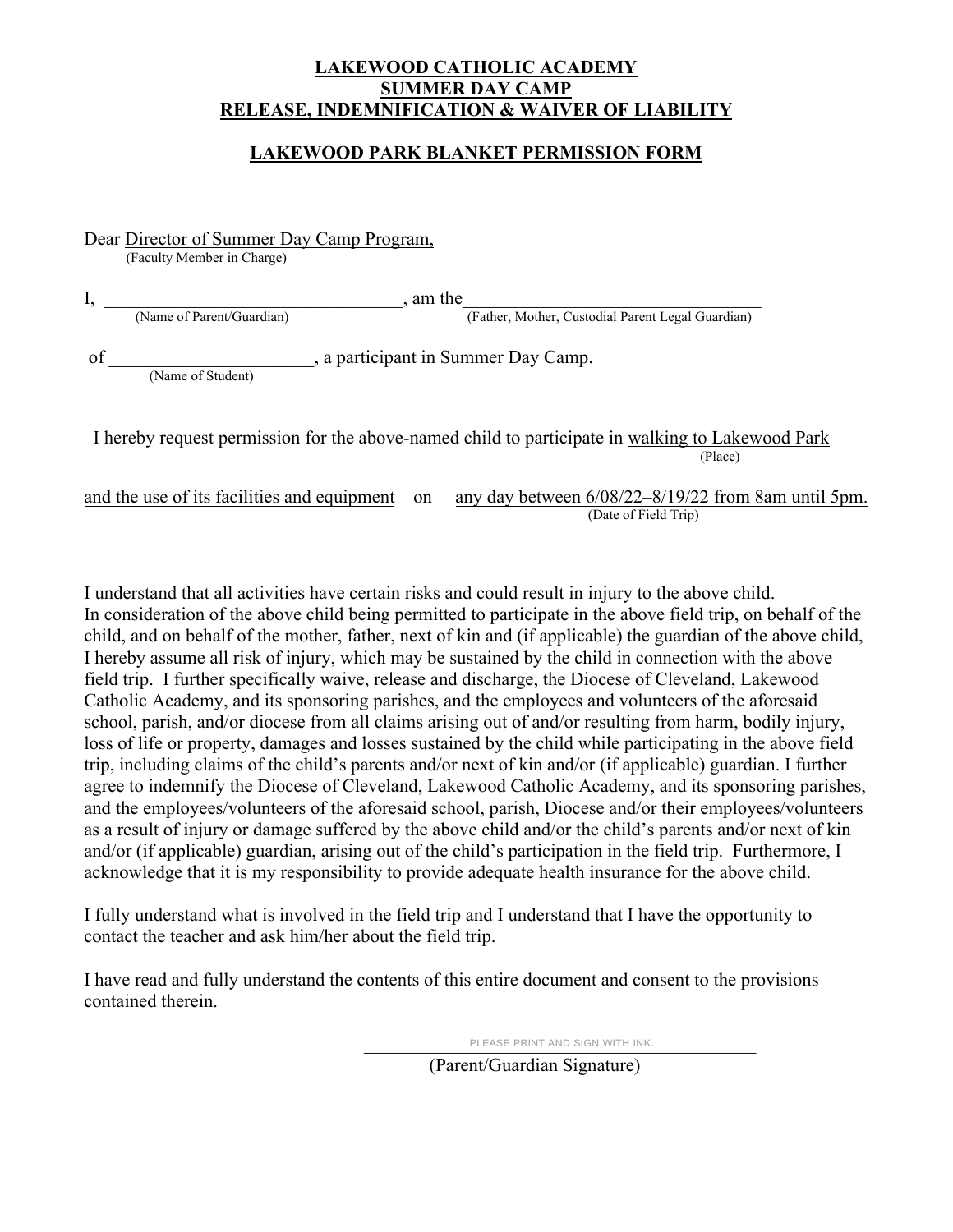# **Foster Pool Swimming Permission**

**My child, \_\_\_\_\_\_\_\_\_\_\_\_\_\_\_\_\_\_\_\_\_\_\_\_\_\_\_\_\_\_\_, has my permission to swim in the following areas of the pool during Summer Camp 2022: (Please check all that apply)**

**\_\_\_ The shallow lift area – approximately 1.5 feet deep (students 6 and under only)**

**\_\_\_ The shallow end – approximately 3‐4.5 feet deep**

**\_\_\_ The deep end – approximately 5‐6 feet deep**

**\_\_\_ My child is allowed to jump/dive off the diving board**

**\_\_\_\_\_\_\_\_\_\_\_\_\_\_\_\_\_\_\_\_\_\_\_\_\_\_\_\_\_\_\_\_\_\_\_\_\_\_\_\_\_\_ \_\_\_\_\_\_\_\_\_** please print and sign with ink.

**Parent Signature Date**